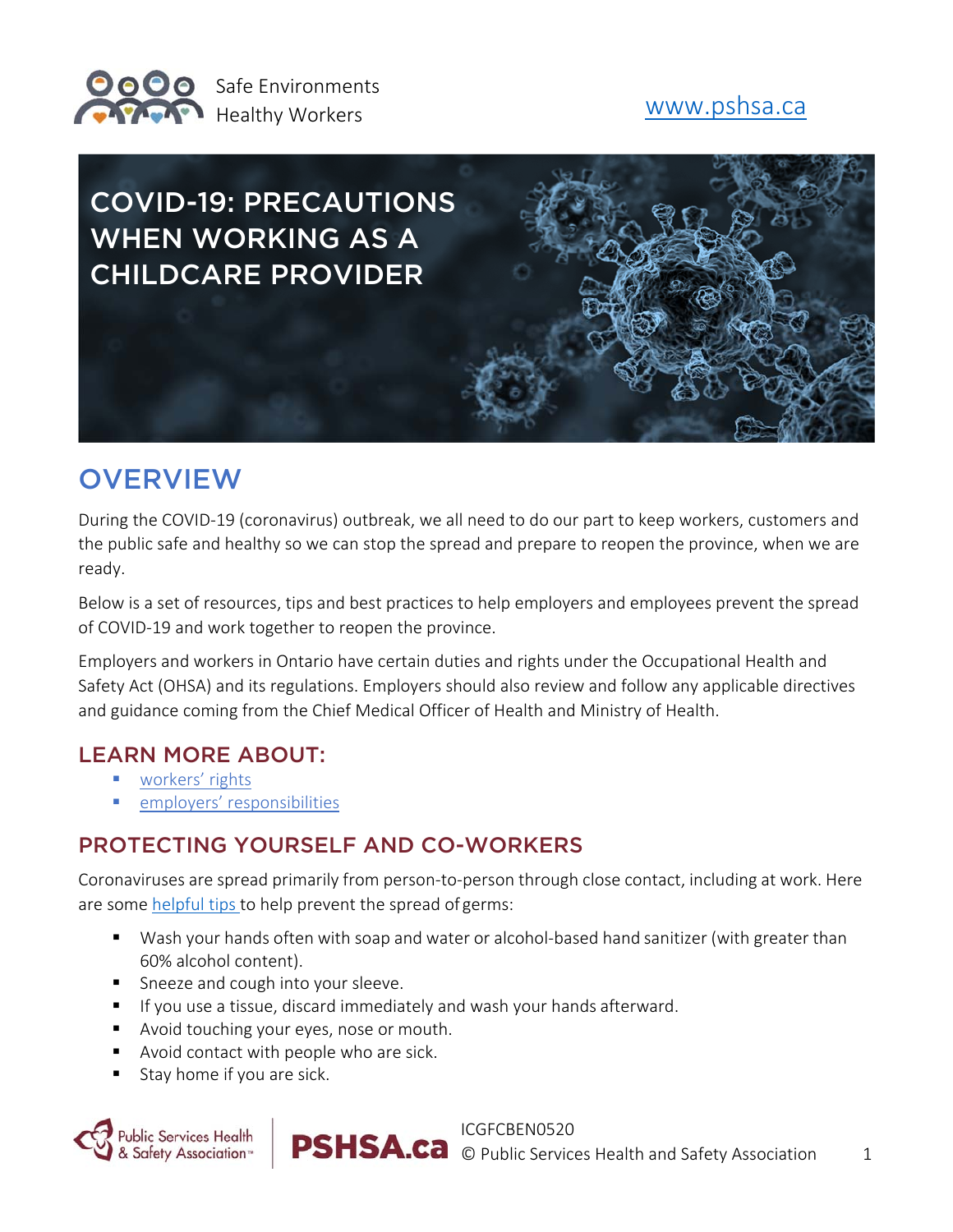

- Avoid high-touch areas, where possible, or ensure you clean your hands after.
- Wash your clothes as soon as you get home.
- If you are ill notify your supervisor immediately, complete the self-assessment and follow the instructions you receive.

## BEST PRACTICES TO STAY HEALTHY AND SAFE

#### RECOGNIZE AND ASSESS

According to the Government of Ontario, symptoms can appear in as little as a few days or as long as 14 days after being exposed to someone with the disease. COVID‐19 can cause a range of symptoms including fever, cough, muscle aches, fatigue, headache, sore throat, runny nose and shortness of breath.

For some people, the symptoms are like having a cold; for others they are quite severe or even life threatening. It is important to check with your healthcare provider, or Telehealth Ontario at 1‐866‐797‐0000, or local Public Health Unit and follow instructions about staying home or away from public spaces to prevent the spread of the virus.

The virus typically spreads through coughing and sneezing, personal contact with an infected person, or touching an infected surface and then the face ‐ mouth, nose, or eyes.

Close contact with a potentially infected person or touching potentially contaminated items (such as tables, door handles, hard surfaces or linens etc.) are likely to pose the greatest exposure risks. Also, contact with other people increases the risk of exposure to someone who may be infected.

All individuals, including children, parents/guardians and staff must be screened upon arrival. Entry to any person including the child of a parent/guardian who does not pass screening must be denied.

### **CONTROL**

1. Follow the requirements set out in the Occupational Health and Safety Act (OHSA) as well as policies and procedures, including infectious disease preparedness and response plans established by your employer

All workplace parties have roles and responsibilities to protect workers from hazards in the workplace as set out in the OHSA and its regulations, and the applicable directives coming from the Chief Medical Officer of Health.

Workers should raise any concerns to their:

- **Supervisor**
- Joint Health and Safety Committee or Health and Safety Representative

Under Subsection 28(1) of the OHSA, workers have a duty to:

Work in compliance with the provisions of the Act and regulations



ICGFCBEN0520

**PSHSA.ca** © Public Services Health and Safety Association 2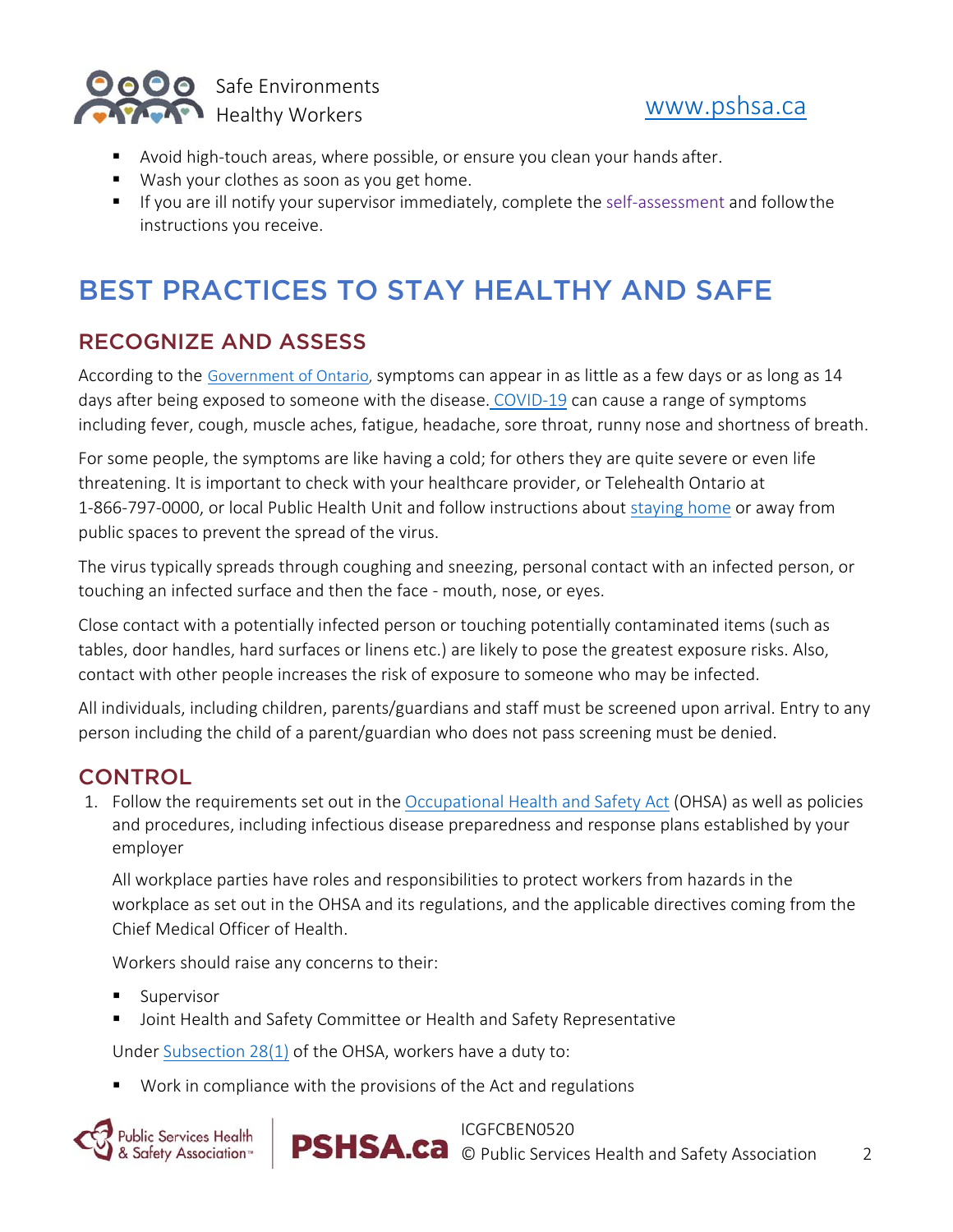

- Use or wear the equipment, protective devices or clothing that the worker's employer requires to be used to worn
- **EX** Report to his or her employer or supervisor the absence of or defect in any equipment or protective device of which the worker is aware and
- **Report to his or her employer or supervisor any contravention of the Act or Regulations or the** existence of any hazard of which he or she knows.

Under the OHSA, employers have the duty to take every precaution reasonable in the circumstances to protect workers from hazards in the workplace. Workers have right to refuse unsafe work. If health and safety concerns are not resolved internally, a worker can file a complaint with the Ministry's Health and Safety Contact Centre at 1‐877‐202‐0008. Failure of the employer to comply with the OHSA and its regulations could result in enforcement action such as an order to comply, which may include a stop-work order, upon inspection by the Ministry of Labour, Training and Skills Development.

In addition, infectious disease preparedness and response plans established by the employer should be followed. The plan considers and addresses levels of risk associated with the workplace and job tasks. This includes how the workplace will operate during the COVID-19 outbreak including but not limited to health and safety considerations such as sanitization of workplaces, how workers and employers report illnesses, how to ensure physical distancing, and how work will be scheduled.

- 2. Maintain physical distancing. Physical distancing generally means maintaining a distance of at least 2 meters (6 feet) or more between persons at all times. By maintaining physical distancing, people are less likely to be exposed to a respiratory virus as the virus can be spread before symptoms appear (pre‐symptomatic) and when the person may have contracted the virus but are minimal or no symptoms (asymptomatic).
	- Encourage physical space between children by spreading children out into different areas; staggering or alternating lunchtime and outdoor playtime and incorporating more individual activities or activities that encourage more space between children
	- Do not use water or sensory tables
	- Do not use community playgrounds; however outdoor play at licensed childcare sites is encouraged in small groups which facilitate physical distancing (check with local public health unit regarding use of playground equipment onsite)
	- **Increase distance between nap mats or if space is tight place children head to toe or toe to toe.** Cots and cribs should be disinfected after each use
	- If physical distance and separation cannot be maintained, workers should have personal protective equipment (PPE) consisting of surgical/procedure mask and eye protection (goggles or face shield). Workers must use personal protective equipment (PPE) as required by their employer. Workers should be trained/employers must train workers on the proper use, care and limitations of any required PPE. Limiting the total number of people at the workplace and where they are assigned to work
	- Consider implementing a system for virtual and/or telephone consultations when and where possible

ICGFCBEN0520

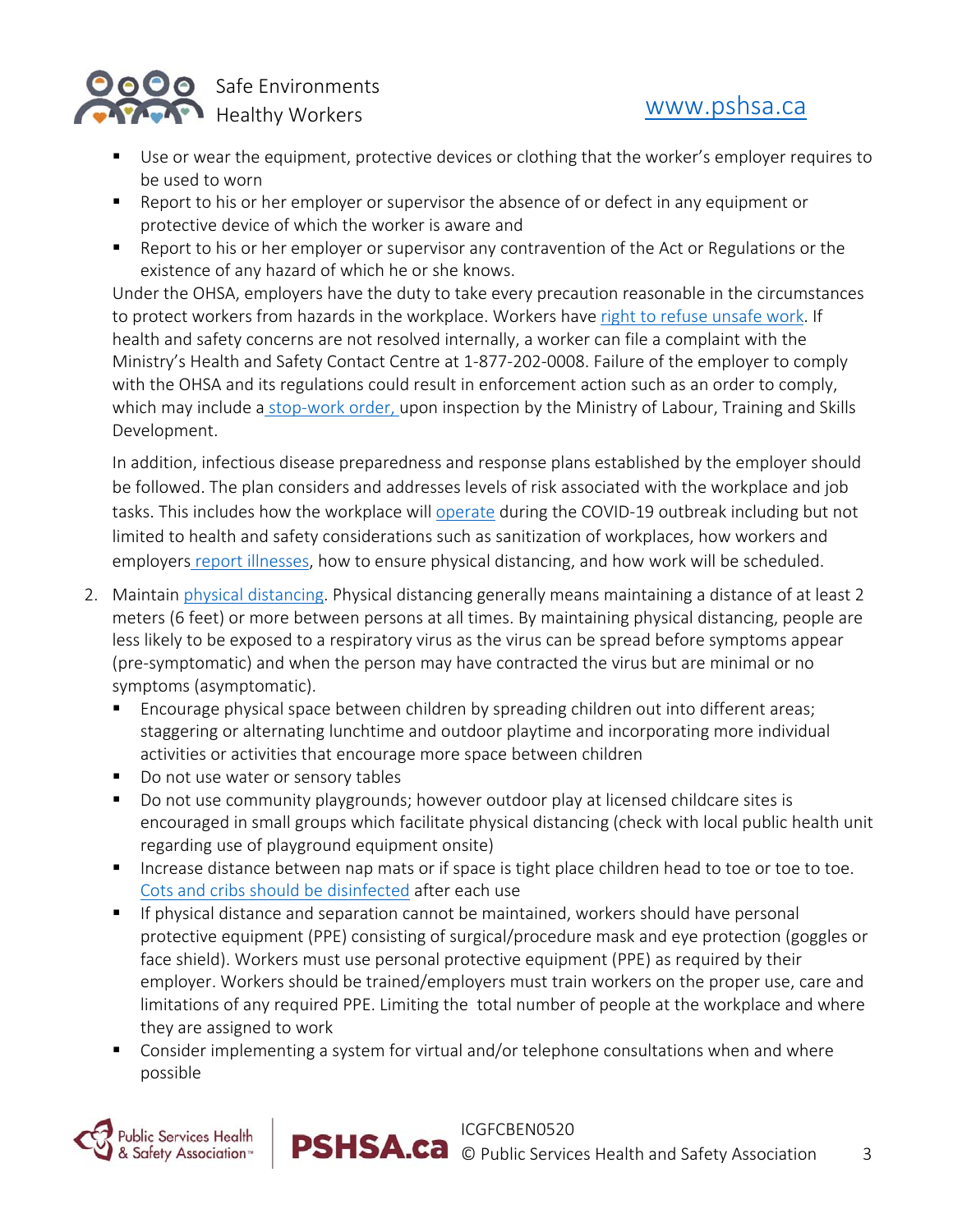

- Non-essential face-to-face appointments should be postponed or converted to virtual appointments
- Have staff work from home whenever possible (i.e. administrative staff)
- Staggered start times, breaks and lunches
- Restricting visitors and limiting workplace entry to only essential personnel
- Suspending all group activities and gatherings
- Alter the workplace layout of the floor by moving furniture or using visual cues such as tape on the floor to enhance physical distancing
- Lunchrooms and break rooms must be arranged to follow physical distancing practices. Consider staggered lunch and break times to reduce the number of employees gathering.
- 3. Follow specific guidance for health and safety and infection prevention and control practices and measures and procedures established by the employer.
	- Refer to the Ministry of Health, Public Health Ontario and the Government of Canada for COVID‐ 19 Guidance
	- Ensure all toys used at the centre are made of material that can be cleaned and disinfected
	- In addition to routine cleaning, clean frequently touched surfaces (i.e. door handles, handrails, toys, touch screens, elevator buttons, etc.) using cleaning products registered in Canada with Drug Identification Number (DIN) and labelled as a broad‐spectrum viricide at least twice daily and when soiled.
	- Follow manufacturer's instructions and Safety Data Sheet requirements for proper use of cleaning and disinfecting products. Particular attentions should be paid to contact time, dilution, material compatibility, shelf‐life, storage, first aid, and PPE.
	- Cleaning equipment itself requires careful and regular cleaning and disinfection to avoid inadvertent cross‐transmission of microorganisms during subsequent use. If equipment barriers are used, ensure they are removed and discarded between uses.
	- When an employer determines personal protective equipment (PPE) is for contact/droplet precautions (gown, gloves, mask/respirator and eye protection), workers must be trained on its use, care, limitations and fit testing must be completed if respirators are required.
	- When holding infants and toddlers use blankets or cloths over childcare providers clothing and change the blankets or cloths between children.
	- Linens must be laundered between children
	- Children must not share food, soothers, bottles, sippy cups, toothbrushes, facecloths etc. Label these items with the child's name to discourage accidental sharing
	- Pick up and drop off of children should happen outside the childcare setting unless there is a determined need for the parent/guardian to enter the sitting
	- Proper donning and doffing of PPE and hand hygiene should be performed.

Stay home if you are feeling ill. Actively monitor yourself for any symptoms and if you detect symptoms, you should immediately distance yourself from others and go home. If possible, avoiding using public transit to get home. Notify your supervisor so that they are aware of the situation and can also notify others who may have been exposed.

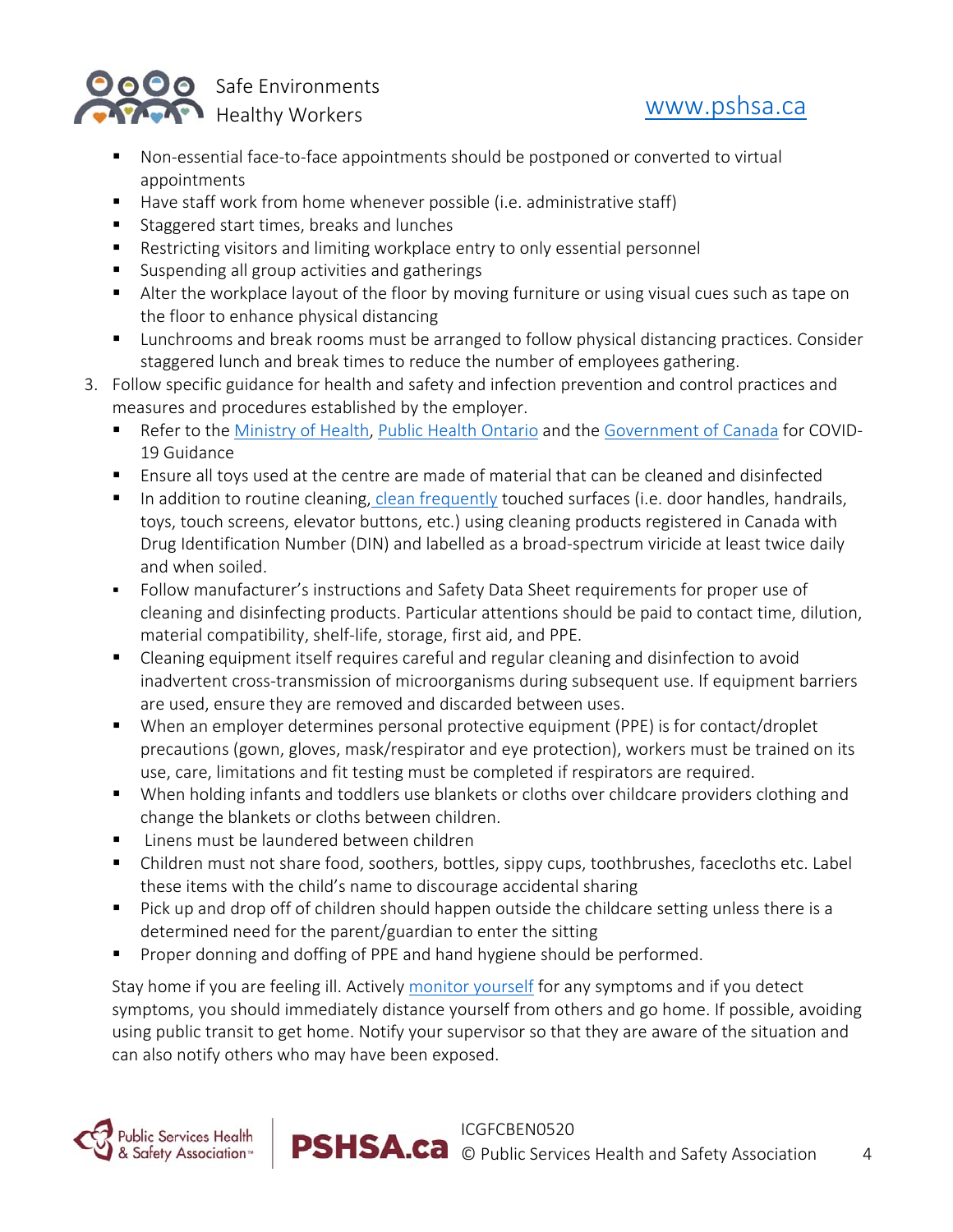

- 4. Demonstrate the following precautionary measures while working:
	- Symptomatic children should be separated from others in a supervised area until they can go home and where possible anyone who is providing care to the child should maintain a distance of 2 metres; environmental cleaning of this space should take place following pick up of child
	- Do not report to work if you are exhibiting any of the symptoms or are under self-isolation or quarantine
	- Limit the amount of face-to-face contact during work activities and practice physical distancing whenever possible.
	- Use technology for communication (text messaging and mobile phones rather than in-person conversations)
	- Avoid sharing equipment/supplies where possible. Disinfect regularly if sharing cannot be avoided
	- Limit any casual interactions that normally occur at work
	- Change out of work clothing at the end of each shift and wash them. Do not store your street clothes and work clothing in the same space unless both are clean
	- Consider discussing any underlying medical conditions that might place you at a higher risk for severe illness from COVID‐19 with your Human Resources Department
	- Work with your manager and dispatch to establish flexible work hours or alternative hours where possible.

Additionally, the COVID-19 outbreak is a unique and unprecedented scenario for many workers. Ensure you are taking care of both your mental health and psychological well‐being, as well as your physical health, during this time. Find out helpful tips and coping strategies.

- 5. Practice stringent hand hygiene practices. Health Canada recommends following basic hygiene practices:
	- **Wash hands frequently**
	- Thoroughly wash hands with soap and water for at least 20 seconds
	- If soap and water are not available, use an alcohol-based hand sanitizer containing 60% -90% alcohol content
	- **Avoid touching your eyes, nose and mouth**
	- **Practice respiratory etiquette and sneeze or cough into your sleeve or a tissue and discard it**
	- Use a clean tissue or your knuckle/elbow to touch light switches, doors, buttons, etc.

### EVALUATE

Ask and evaluate:

- Were the proper hygiene facilities (soap and water or alcohol-based hand sanitizer) available to you?
- Were you able to practice physical distancing?
- Are you disinfecting (i.e. disposable wipes) frequently touched surfaces routinely?
- Did you use or wear the PPE that your employer requires you to use or wear to protect you while you do your job?
- Have you been provided training on the proper use of PPE and the limitations of the PPE?





ICGFCBEN0520

**PSHSA.ca** © Public Services Health and Safety Association 5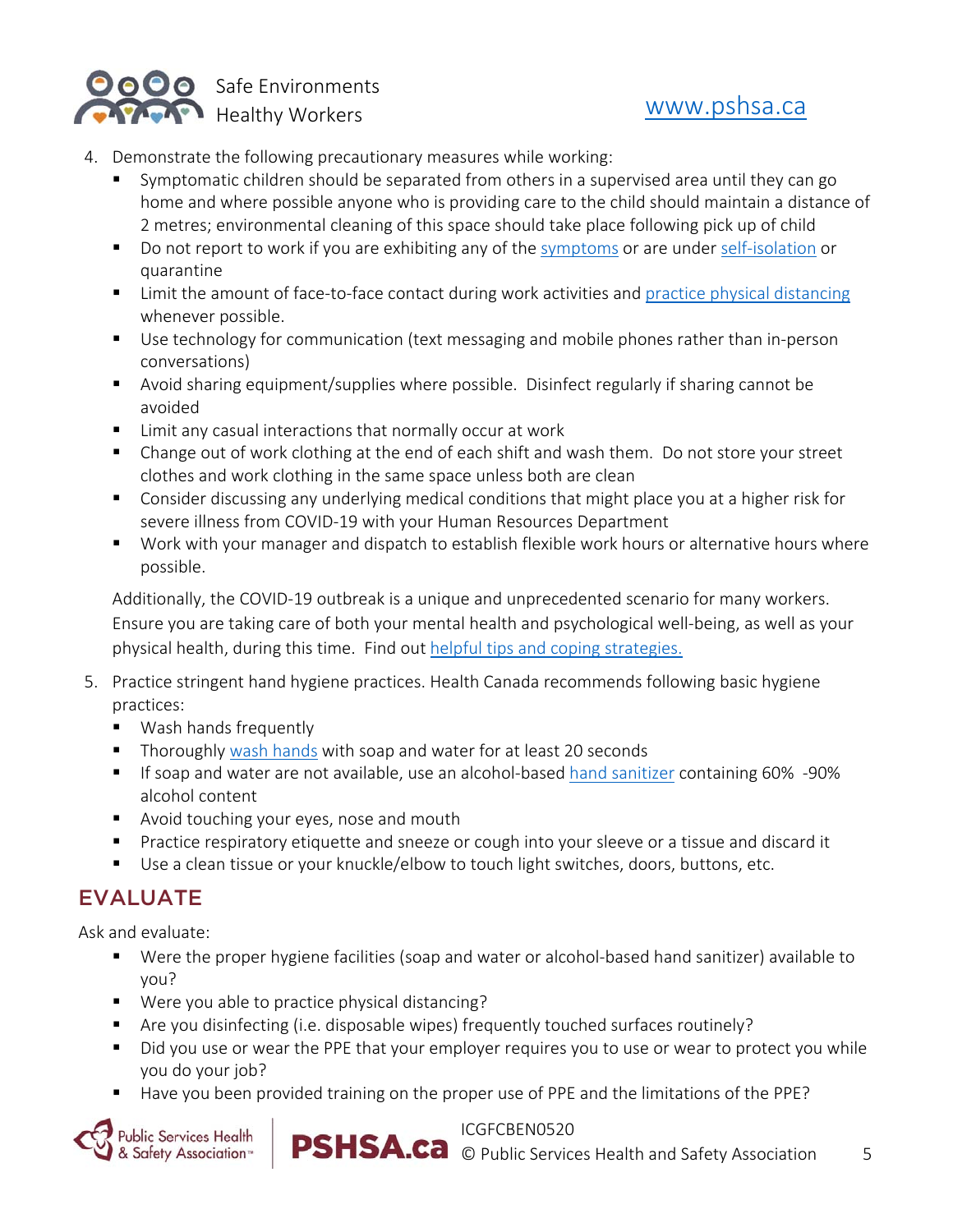

■ Do you know what to do if you have symptoms of COVID-19?

#### SELF-ASSESSMENT TOOL:

https://covid‐19.ontario.ca/self‐assessment/#q0

### TAKING CARE OF YOUR MENTAL HEALTH DURING COVID-19

https://www.canada.ca/en/public-health/services/publications/diseases-conditions/taking-care-mentalhealth.html

## RESOURCES

Stay updated with daily government updates:

- **Government of Ontario**
- **Government of Canada**
- **Public Health Ontario**

#### ONTARIO GOVERNMENT AND AGENCY-ISSUED RESOURCES ABOUT COVID-19

The Ontario Ministry of Health is providing consistent updates on the provincial government's response to the outbreak, including:

- status of cases in Ontario
- **E** current affected areas
- symptoms and treatments
- how to protect yourself and self-isolate
- updated Ontario news on the virus

Public Health Ontario is providing up-to-date resources on COVID-19, including:

- **I** links to evolving public health guidelines, position statements and situational updates
- synopsis of key articles updating on the latest findings related to the virus
- **F** recommendations for use of personal protective equipment
- **I** information on infection prevention and control
- **testing information**
- other public resources

### OTHER COVID-19 RESOURCES

Health Canada outlines the actions being taken by the Government of Canada to limit spread of the virus, as well as what is happening in provinces and communities across the country. It also maintains a live update of the number of cases by province.